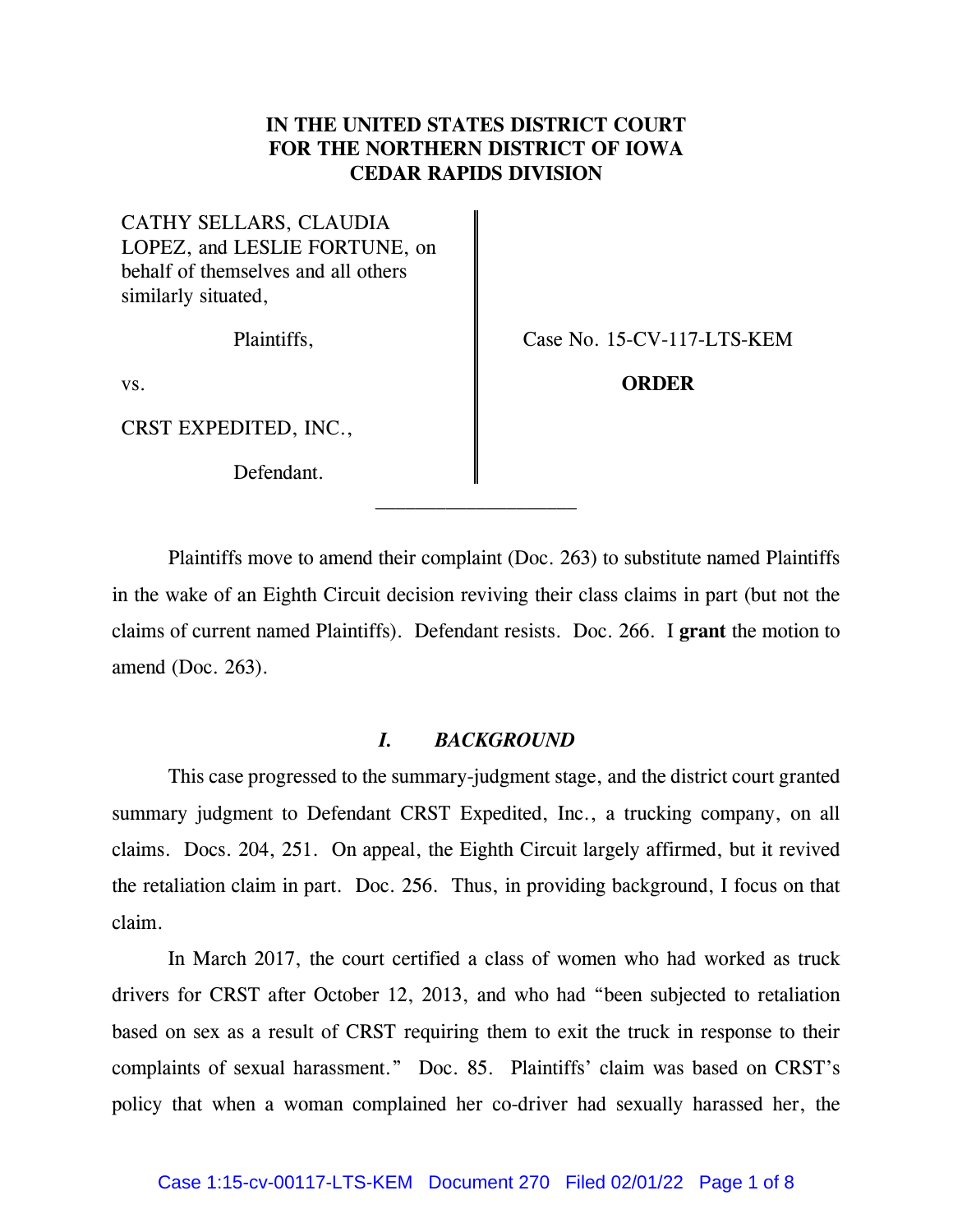woman had to get off the truck, leaving the harasser to continue the trip alone. As CRST paid its drivers by the mile, Plaintiffs alleged this policy essentially resulted in an "unpaid suspension" for women who reported sexual harassment. The court recognized that sometime in the summer of 2015, after Plaintiffs had initiated a lawsuit in California (ultimately dismissed and re-filed here), CRST began providing a flat-rate layover pay to women who complained of sexual harassment.<sup>1</sup> But in certifying the class, the court did not distinguish between those claims that accrued before summer 2015 (like named Plaintiffs') and those that accrued after.

In January 2019, the court granted summary judgment to Defendant on the class retaliation claim. Doc. 204. The court held that for sexual-harassment claims reported after the policy change in July 2015, Plaintiffs could not show an adverse employment action, because Plaintiffs had not offered evidence demonstrating that the layover "pay was consistently less than a driver would have made had she stayed on the truck." *Id.* at 32. The court distinguished claims from before the policy change in July 2015, holding "a reasonable jury could conclude that [CRST's policy] of requiring female drivers who complain[ed] of sexual harassment to exit the truck, and to receive no pay until they could be re-paired with another driver, constitute [d] a materially adverse employment action." *Id.* at 34-35. But the court ultimately held that these pre-2015 Plaintiffs could not prove CRST had a retaliatory motive in removing women from trucks without pay (specifically noting it was not considering evidence of the July 2015 policy change, which could constitute a subsequent remedial measure). *Id.* at 37-41. The court dismissed named Plaintiffs' individual retaliation claims for the same reason in July 2019. Doc. 251.

On appeal, the Eighth Circuit affirmed dismissal of the class retaliation claims before the policy change in July 2015, as well as named Plaintiffs' individual retaliation claims. Doc. 256 at 26. The circuit agreed with the district court that pre-2015 Plaintiffs

<sup>&</sup>lt;sup>1</sup> Plaintiffs' complaint made no mention of layover pay and alleged that during times that women were not driving, they were not paid. Doc. 2  $\sqrt{\ }$  33.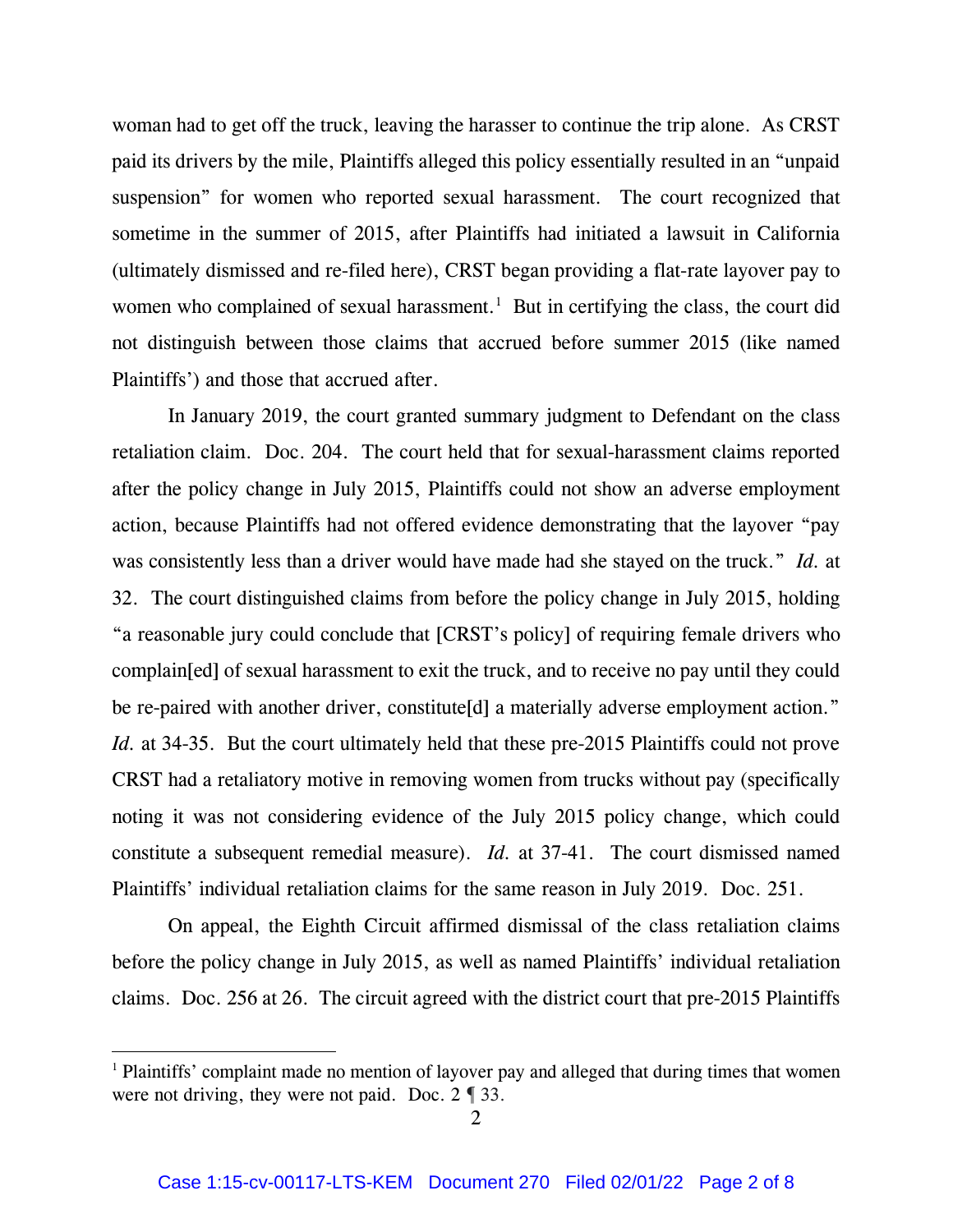could not prove retaliatory intent through either direct evidence or the *McDonnell Douglas* burden-shifting framework. *Id.* at 13-15. But the Eighth Circuit held that because CRST did not inform drivers of the layover-pay policy change, "the post-2015 class members were subject to the same adverse employment action as that experienced by the pre-2015 class members," as they would still "expect to experience a net decrease in pay after complaining." *Id.* at 16. The court declined to address "whether direct or circumstantial evidence establishes that CRST took this adverse employment action in retaliation for the post-2015 class members' Title VII-protected activity," leaving it for the district court to decide in the first instance. *Id.* at 17. The court also noted that since it was affirming dismissal of named Plaintiffs' claims, a question existed "on remand whether the surviving class members have a class representative who meets the requirements of Federal Rule of Civil Procedure 23(a)." *Id.* 

Now, on remand, Plaintiffs move to amend their complaint to add named Plaintiffs to represent the remaining post-2015 class members. Doc. 263. Defendant resists. Doc. 266. Plaintiffs filed a reply. Doc. 269.

## *II. DISCUSSION*

Under Federal Rule of Civil Procedure 15(a)(2), a party may amend a pleading prior to trial with leave of court. Allowing amendment of pleadings would be improper if the motion to amend involves "undue delay, bad faith, repeated failure to cure deficiencies by amendments previously allowed, undue prejudice to the non-moving party, or futility of the amendment."<sup>2</sup> "The court should freely give leave [to amend] when justice so requires."3

 In addition, because the deadline to amend the complaint and add parties established by the scheduling order expired in June 2016 (Doc. 12), Plaintiffs must demonstrate "good

<sup>2</sup>*Popoalii v. Correctional Medical Services*, 512 F.3d 488, 497 (8th Cir. 2009).

<sup>3</sup>**Fed. R. Civ. P. 15(a)(2)**.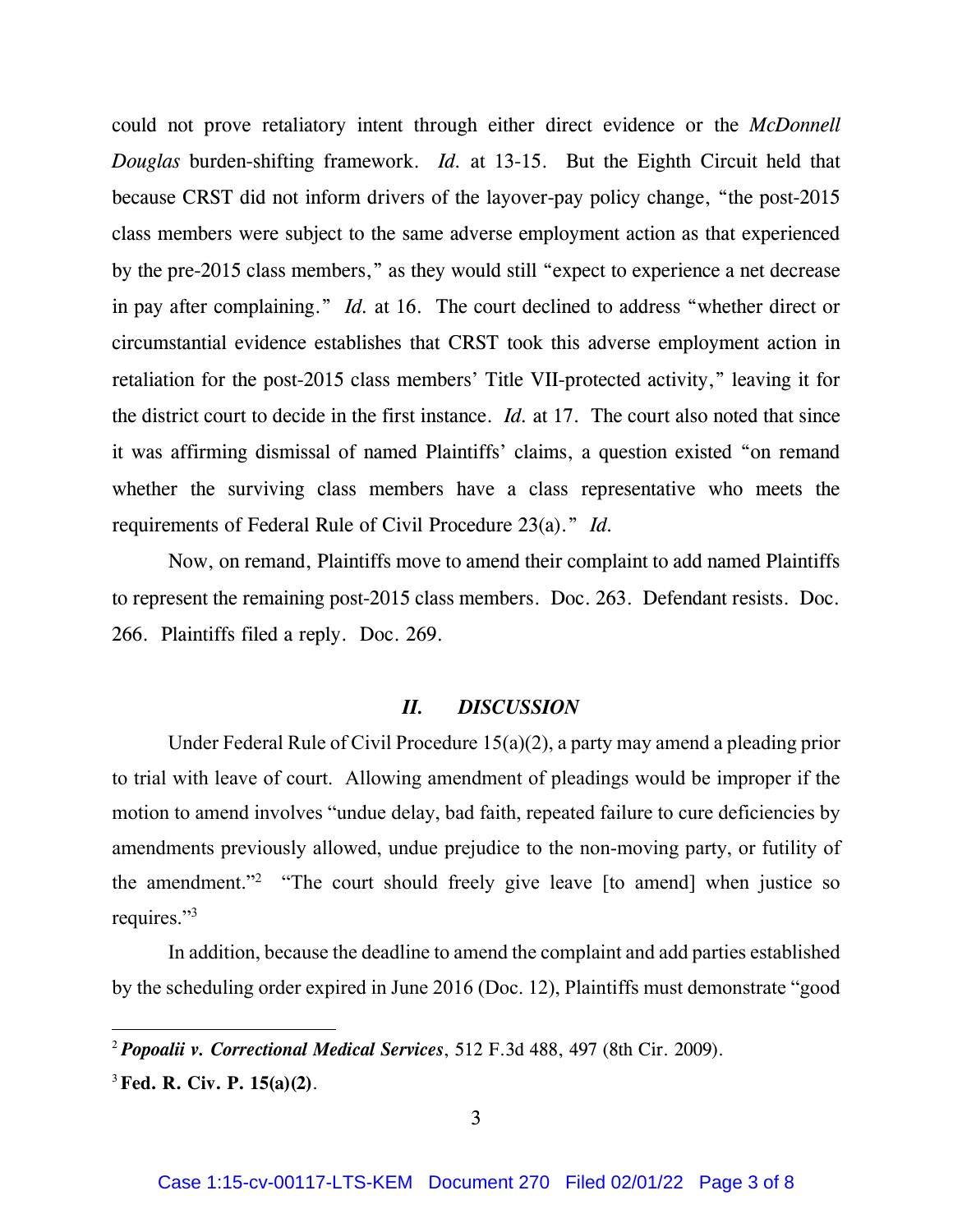cause" to modify the schedule under Federal Rule of Civil Procedure  $16(b)(4)$ .<sup>4</sup> Some district courts in the Eighth Circuit have suggested that a party must also demonstrate excusable neglect to amend a complaint after the deadline for amendment has expired, relying on Federal Rule of Civil Procedure 6(b)(1)(B), which provides "[w]hen an act may or must be done within a specified time, the court may, for good cause, extend the time . . . on motion made after the time has expired if the party failed to act because of excusable neglect."<sup>5</sup>

"The primary measure of good cause is the movant's diligence in attempting to meet the deadline<sup>"6</sup> "Good cause may be shown by pointing to a change in the law, newly discovered facts, or another significant changed circumstance that requires amendment of a party's pleading."<sup>7</sup> A court may also consider prejudice to the nonmoving party caused by modification of the scheduling order, but this factor will generally not be considered if the moving party has not been diligent in meeting the scheduling-order deadlines.<sup>8</sup> Somewhat similarly, when analyzing excusable neglect, the court considers prejudice, the length of delay, the reason for the delay, and whether the movant acted in good faith.<sup>9</sup>

<sup>4</sup> *See Sherman v. Winco Fireworks, Inc.*, 532 F.3d 709, 16 (8th Cir. 2008) (holding that a party must demonstrate good cause under Rule 16, in addition to the requirements of Rule 15(a), when moving to amend a pleading after the deadline set by the scheduling order has expired).

<sup>5</sup>*See Younie v. City of Hartley*, No. C14-4090-CJW, 2016 WL 2864442, at \*3 (N.D. Iowa May 13, 2016); *BCD Farms, Inc. v. Certified Angus Beef, LLC*, No. 8:05CV25, 2007 WL 2344814, at \*3 (D. Neb. Aug. 14, 2007); *but see Shank v. Carleton Coll.*, 329 F.R.D. 610, 614 n.2 (D. Minn. 2019); *cf. Sherman*, 532 F.3d at 716-17 (holding that Rule 16 good-cause standard governed amendment of pleadings after expiration of scheduling-order deadline, not Rule 15 standard; not addressing Rule 6 and excusable neglect).

<sup>6</sup> *Ellingsworth v. Vermeer Mfg. Co.*, 949 F.3d 1097, 1100 (8th Cir. 2020) (quoting *Albright v. Mountain Home Sch. Dist.*, 926 F.3d 942, 951 (8th Cir. 2019)).

<sup>7</sup> *Id.* at 1100.

<sup>8</sup> *Kmak v. Am. Century Companies, Inc.*, 873 F.3d 1030, 1034 (8th Cir. 2017).

<sup>9</sup> *Younie*, 2016 WL 2864442, at \*3; *BCD Farms*, 2007 WL 2344814, at \*3.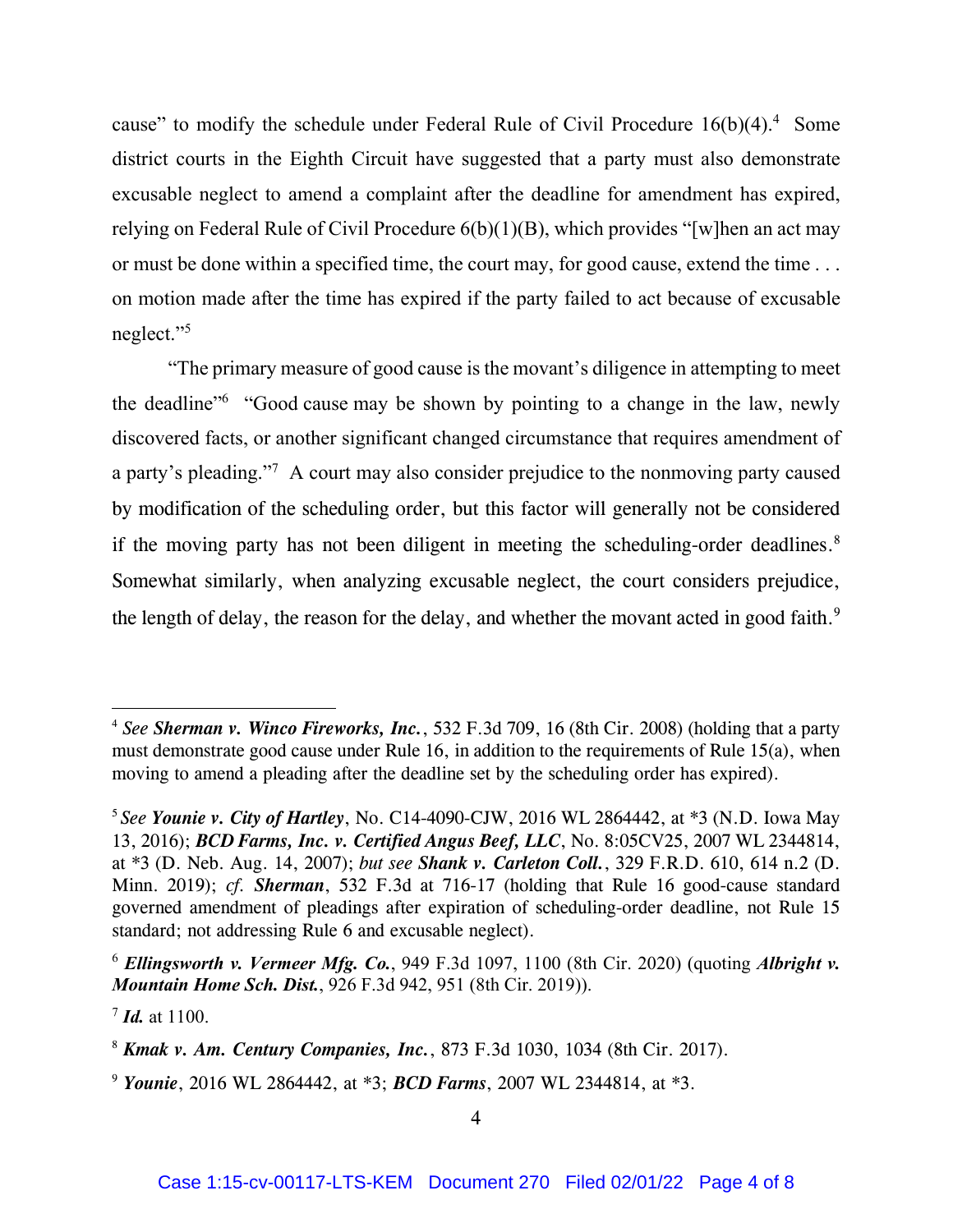CRST also notes that some courts have analyzed whether to allow substitution of named plaintiffs under Rule 24, governing intervention.<sup>10</sup>

(1) *In General.* On timely motion, the court may permit anyone to intervene who:

(A) is given a conditional right to intervene by a federal statute; or (B) has a claim or defense that shares with the main action a common question of law or fact. . . .

(3) *Delay or Prejudice.* In exercising its discretion, the court must consider whether the intervention will unduly delay or prejudice the adjudication of the original parties' rights. $11$ 

The court considers the "totality of the circumstances" in determining whether intervention under Rule 24 is timely, including:

(1) the extent the litigation has progressed at the time of the motion to intervene; (2) the prospective intervenor's knowledge of the litigation; (3) the reason for the delay in seeking intervention; and (4) whether the delay in seeking intervention may prejudice the existing parties.<sup>12</sup>

Thus, under whatever rule the court applies, the considerations are largely the same.

CRST argues that amendment would be futile, as the court has already determined Plaintiffs cannot prove retaliatory intent. The district court and the Eighth Circuit both determined that pre-2015 Plaintiffs could not prove retaliatory intent, but they did not address post-2015 Plaintiffs' claims. While I agree with CRST that it seems unlikely the analysis would differ much (and they may be entitled to summary judgment on this basis for the post-2015 Plaintiffs' claims), CRST overstates the court's prior rulings. If the issue

<sup>10</sup> *See Randall v. Rolls-Royce Corp.*, 637 F.3d 818, 826-27 (7th Cir. 2011) (also citing Fed. R. Civ. P. 23(d)(1)(B)(iii) ("In conducting [a class] action, the court may issue orders that  $\dots$ require—to protect class members and fairly conduct the action—giving appropriate notice to . . . class members of . . . the members' opportunity to . . . come into the action")); *Chambers v. N. Am. Co. for Life & Health Ins.*, No. 4:11-CV00579JAJCFB, 2016 WL 7427333, at \*5- 6 (S.D. Iowa June 13, 2016).

<sup>11</sup> **Fed. R. Civ. P. 24(b)**.

<sup>&</sup>lt;sup>12</sup> *Chambers v. N. Am. Co. for Life & Health Ins.*, No. 4:11-cv-00579-JAJ-CFB, 2016 WL 7427333, at \*5 (S.D. Iowa June 13, 2016) (quoting *ACLU of Minn. v. Tarek ibn Ziyad Academy*, 643 F.3d 1088, 1094 (8th Cir. 2011)).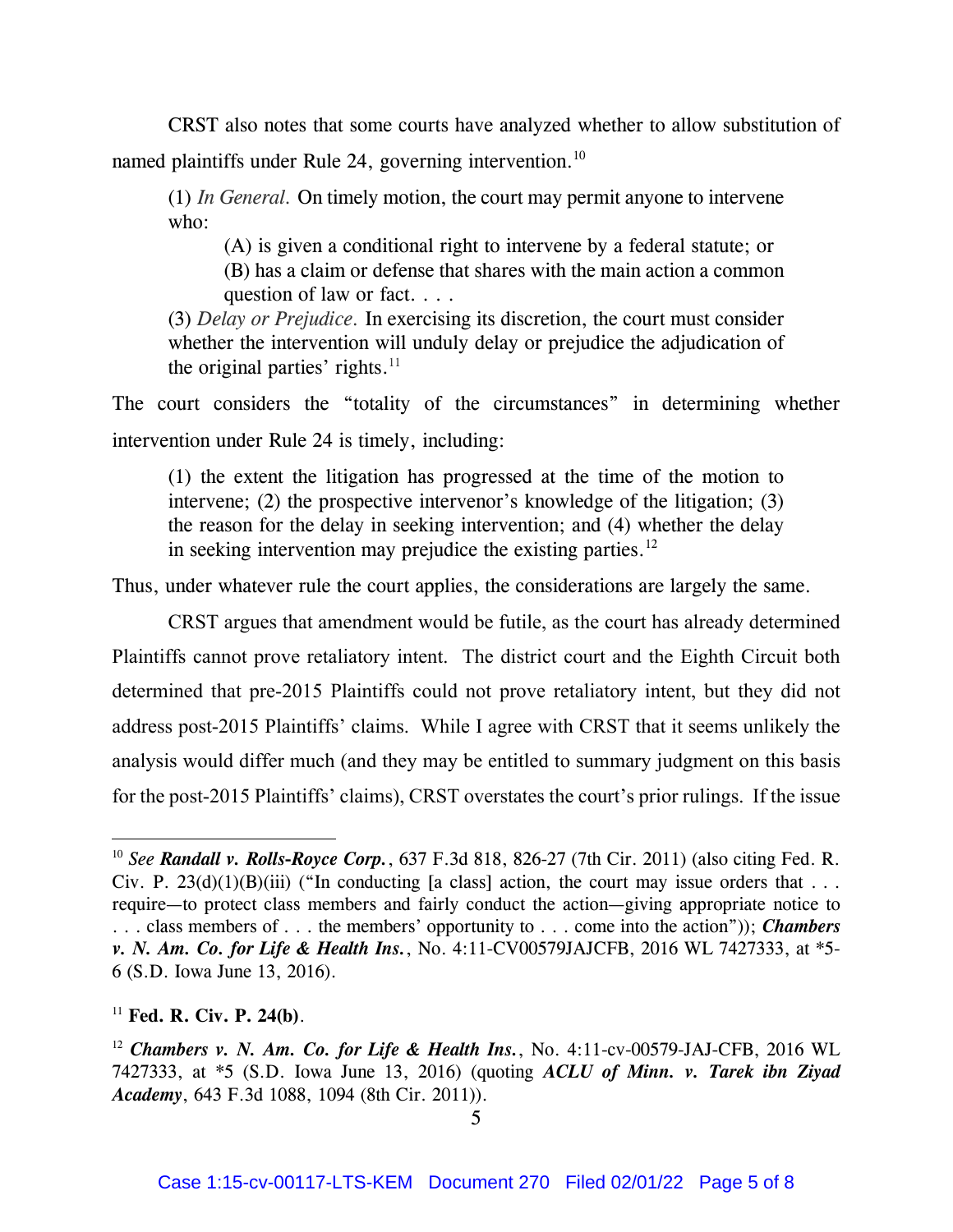were as obvious as CRST contends, the Eighth Circuit would have held the post-2015 Plaintiffs, like the pre-2015 Plaintiffs, could not prove retaliatory intent and affirmed dismissal of the action. Instead, the Eighth Circuit remanded the case for the district court to decide the issue in the first instance. Cognizant of the limits on magistrate-judge jurisdiction, I do not find that the court's prior rulings definitively show the futility of the post-2015 Plaintiffs' claims. Accordingly, amendment to add named Plaintiffs to represent the post-2015 Plaintiffs would not be futile.

CRST also argues that Plaintiffs were not diligent in seeking amendment and therefore cannot satisfy the good-cause standard. CRST notes that Plaintiffs have known about the 2015 policy change since at least July 2016. In addition, Plaintiffs acknowledged the differences between the pre-2015 and post-2015 class members in their summaryjudgment briefing in July 2018, and they did not move for amendment after the court's summary-judgment ruling on the class claims in January 2019. Docs. 187, 204.

I do not find Plaintiffs could have moved for amendment after the summaryjudgment ruling, as at that point, the class claims had been dismissed. Thus, there was no need to add named Plaintiffs to represent the post-2015 class members. And although Plaintiffs could have moved to amend upon learning of the policy change or during summary-judgment briefing, at that point, they did not know that the court would essentially divide the class into subclasses, nor that the Eighth Circuit would affirm dismissal of the named Plaintiffs' claims while the post-2015 class members' claims survived, leaving them without a class representative. As Plaintiffs note, *neither* party moved to divide the class into subclasses at any point, and the court's certification ruling suggests Plaintiffs' removal from the truck (which happened to both the pre-2015 and post-2015 class members) constituted the adverse employment action. Plaintiffs acted with diligence in moving to amend after the Eighth Circuit's opinion revived the post-2015 class members' claims, while affirming dismissal of the pre-2015 class members' claims (including those of named Plaintiffs). There is no evidence that Plaintiffs acted in anything other than good faith.

6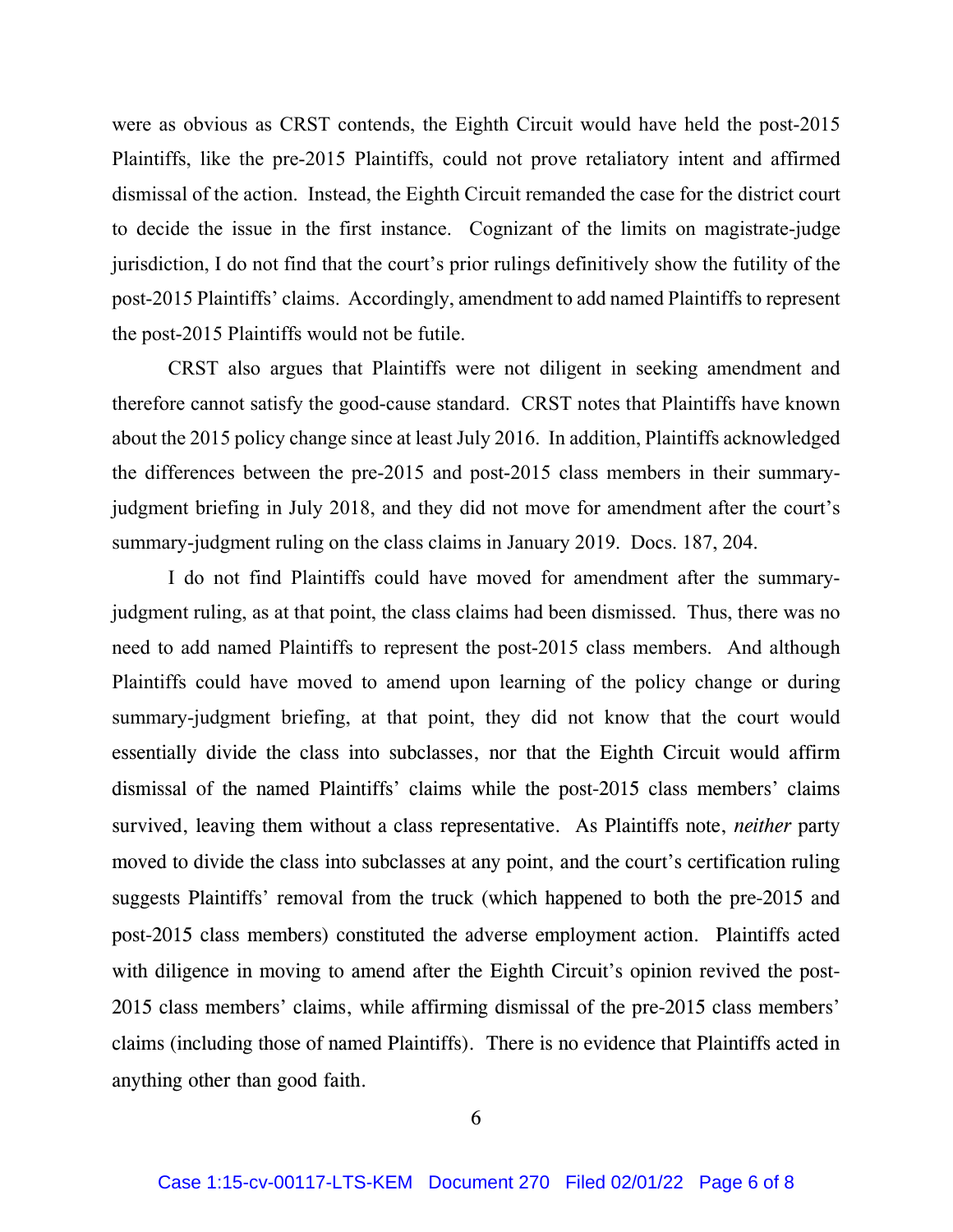CRST argues that it would suffer prejudice should the court allow amendment. CRST notes that it would need additional discovery on the new named Plaintiffs, causing delay. First, as CRST argues in support of its futility argument, whether the post-2015 class members can prove retaliatory intent is ripe for summary-judgment review. The parties can brief the summary-judgment issue without conducting additional discovery, which would only become necessary in the event the court allows the claim to proceed to trial.

In addition, the class has already been certified. As Plaintiffs note, "[w]hen the district court certifies the propriety of a class action, the class of unnamed persons described in the certification acquires a legal status separate from the interest asserted by the named plaintiff."13 Thus, the Eighth Circuit has recognized that "substitution of plaintiffs is often appropriate when a class representative's claim becomes moot after the class is certified."14 Without substitution, the likely remedy would be to dismiss the post-2015 class members' claims without prejudice, allowing them to refile the claims with new representatives—resulting in a waste of the parties' and court's work on this case over the last seven years.<sup>15</sup> I do not find that CRST would be prejudiced by Plaintiffs' late amendment to add new class representatives.

In sum, I find that Plaintiffs had good reasons for their late amendment to add new class representatives, and they acted promptly once the district court and Eighth Circuit

<sup>13</sup> *Bishop v. Comm. on Pro. Ethics & Conduct of Iowa State Bar Ass'n*, 686 F.2d 1278, 1285 (8th Cir. 1982) (cleaned up).

<sup>&</sup>lt;sup>14</sup> *Oetting v. Norton*, 795 F.3d 886, 892 (8th Cir. 2015) (citing Supreme Court case in which "a statute enacted after the district court's grant of class action relief mooted the named plaintiffs' claims, and other regulatory changes 'fragmented' the 'live' claims of unnamed members of the certified class," and the Court "remanded 'for . . . substitution of class representatives with live claims'" (emphasis omitted)).

<sup>15</sup> *See Powell v. Nat'l Football League*, 773 F. Supp. 1250, 1255 (D. Minn. 1991) (holding that when court dismissed claims of named class representatives, and "[n]o new class representatives have emerged since that order," "dismissal without prejudice [wa]s warranted").